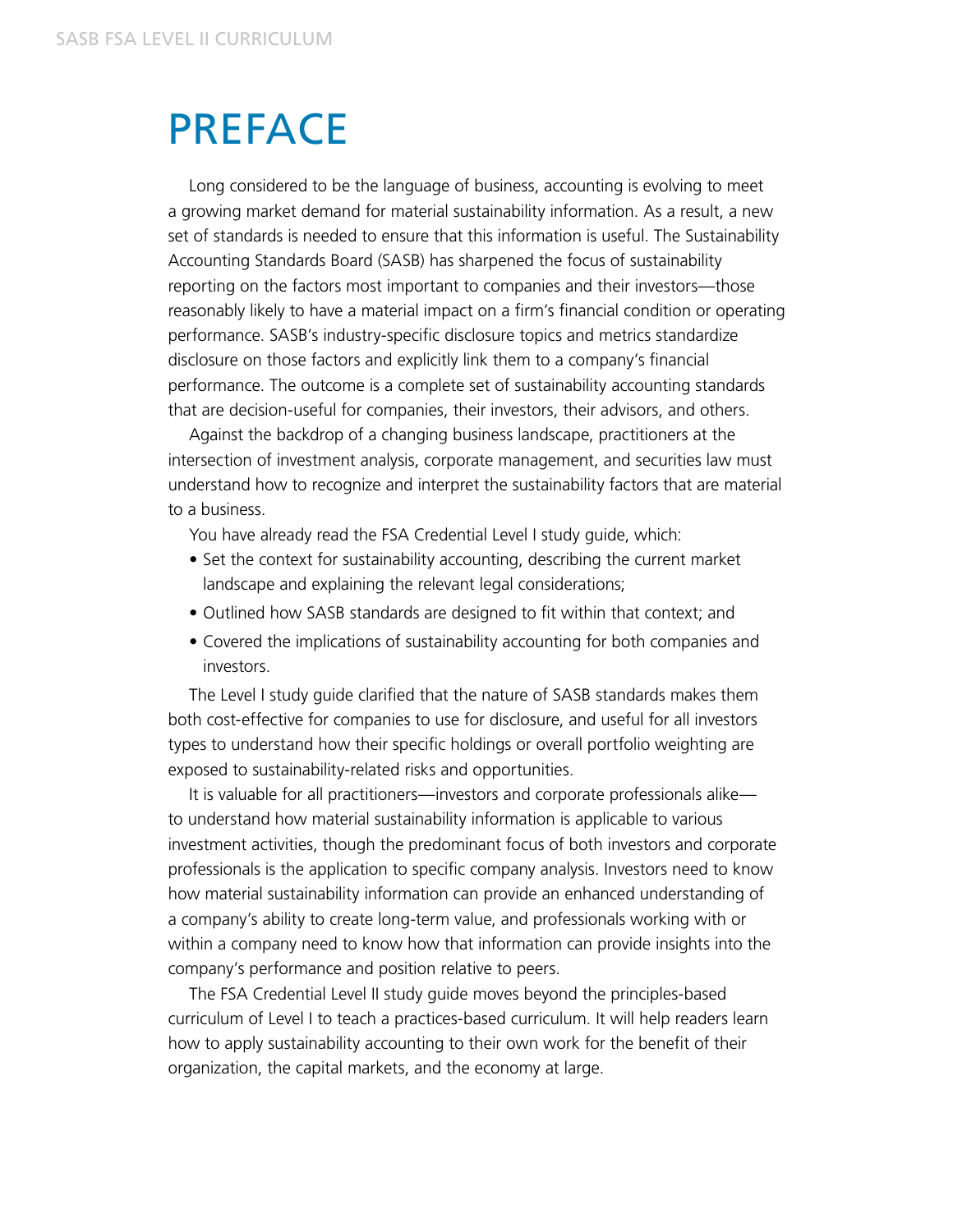## SASB FSA LEVEL II CURRICULUM

## CONTENTS

| Preface                                                                                               |
|-------------------------------------------------------------------------------------------------------|
|                                                                                                       |
|                                                                                                       |
|                                                                                                       |
| Part I. Identifying the Material Financial Impacts of Sustainability Factors  4                       |
| Evaluating How a Company's Circumstances Influence Material Sustainability Factors 8                  |
| The Influences of Operations (Internal Factors) on Material Sustainability Factors  8                 |
| The Influences of the Operating Environment (External Factors) on Material Sustainability Factors. 11 |
|                                                                                                       |
|                                                                                                       |
|                                                                                                       |
|                                                                                                       |
|                                                                                                       |
| Part II. Evaluating The Comparability Of Sustainability Information  27                               |
|                                                                                                       |
|                                                                                                       |
|                                                                                                       |
|                                                                                                       |
|                                                                                                       |
|                                                                                                       |
|                                                                                                       |
|                                                                                                       |
|                                                                                                       |
|                                                                                                       |
|                                                                                                       |
|                                                                                                       |
|                                                                                                       |
|                                                                                                       |
| Part III. The Connection Between Sustainability Performance and Valuation  89                         |
|                                                                                                       |
|                                                                                                       |
|                                                                                                       |
|                                                                                                       |
|                                                                                                       |
|                                                                                                       |
|                                                                                                       |
|                                                                                                       |
|                                                                                                       |
|                                                                                                       |
|                                                                                                       |
|                                                                                                       |